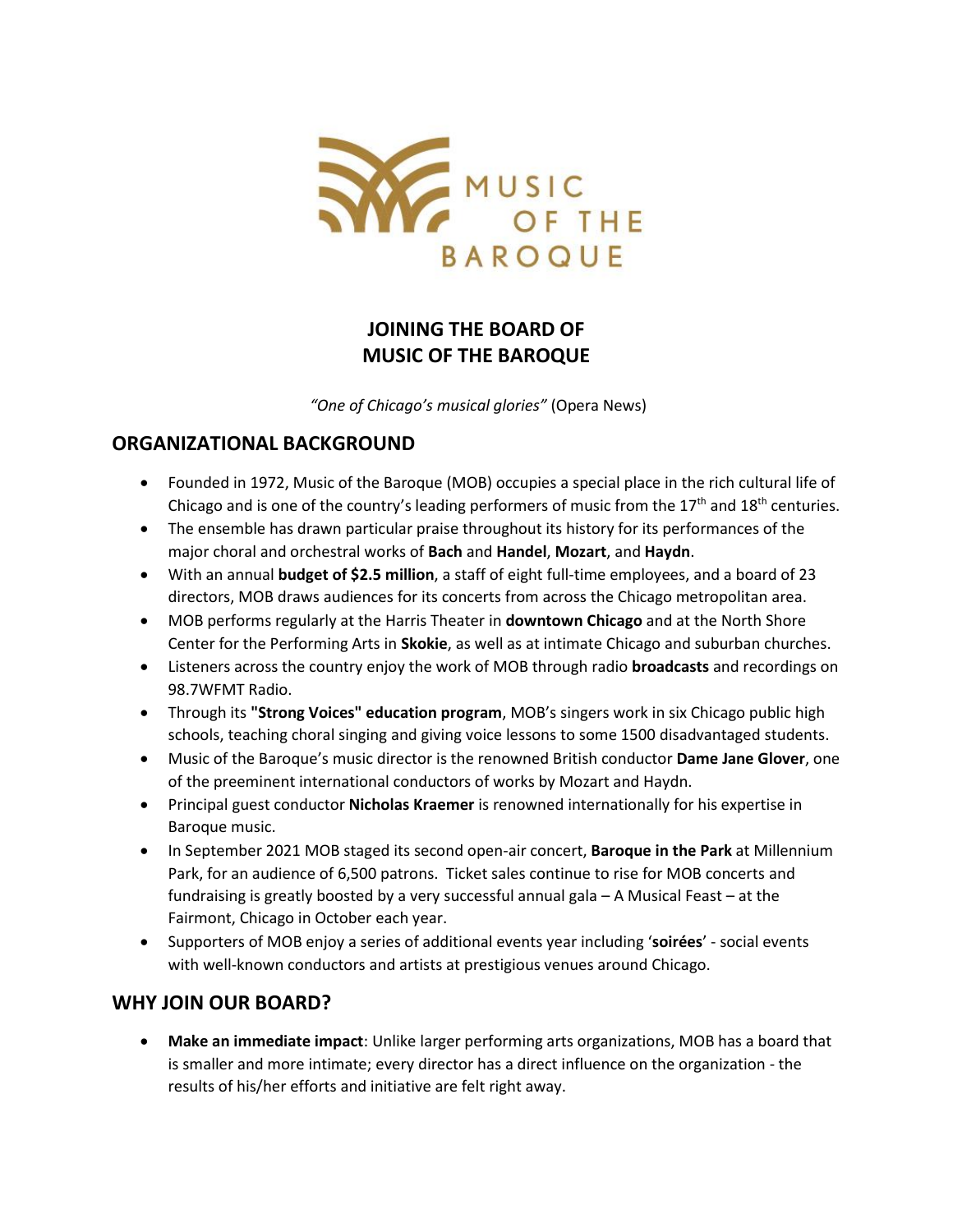- **Learn new things**: Directors gain an insight into the inner workings of a not for profit professional music organization, from artistic planning and audience development to sponsorship and special event production.
- **Hone your leadership skills**: All board members are involved in strategic planning and have opportunities to influence specific areas of development such as outreach events, education initiatives, board development and organizational governance.
- **Continue the legacy of great music:** The Baroque period (1600-1750) is the very bedrock of classical music, a period of invention in which forms such as the symphony, concerto, opera and oratorio can trace their roots.
- **Unique entertainment opportunities**: Our concerts provide a distinctive opportunity to invite family, friends and colleagues to experience something special. Additional social events include donor "*soirées*" in some of Chicago's most exclusive clubs and venues and the annual MOB gala benefit, which includes a specially curated concert.
- **Meet new people**: Excellent contacts, networking opportunities, and lasting friendships are made through a highly motivated and welcoming board that includes people from a wide range of professional fields, including law, investment banking, wealth management, education, apparel retail, management consultation, healthcare and medicine.

## **TIME AND FINANCIAL COMMITMENT**

- Minimum **two-year term** of service.
- **Six board meetings** per year between September and June, usually held on Thursdays between 12-1.30pm at the offices of Kirkland and Ellis.
- **Eight concerts** between September and May (Sundays at the North Shore Center in Skokie; Mondays at the Harris Theater, Millennium Park)
- **Attendance at the gala benefit** held on a Saturday in October each year, comprising a short concert, cocktail reception, dinner, a raffle with prestigious prizes (including music trips to various parts of America, and our musicians performing in winners' home) and dancing.
- Annual minimum **personal gift of \$2,500** (with match gift from employer, where possible) plus minimum additional 'give or get' of at least one Gala table (\$3,750). Ideal minimum amount for **personal gift and 'give or get' is \$10,000 per annum**.

## **WHY JOIN NOW?**

- **New energy**: Two new directors have come onto the board in 2021, with a goal of an additional two in place by the end of 2022.
- **Exciting times**: The organization is celebrating its 50<sup>th</sup> anniversary 2021. A highly successful 50<sup>th</sup> anniversary fundraising campaign is enabling extra ambitious programming over the coming seasons.
- **Fresh initiatives**: An open-air promotional concert in Millennium Park, concerts in local neighborhoods, social evenings/*soirées* with leading artists throughout the concert year, special diversity projects (e.g. [www.baroque.org/chevalier\)](http://www.baroque.org/chevalier) and audience expansion initiatives.